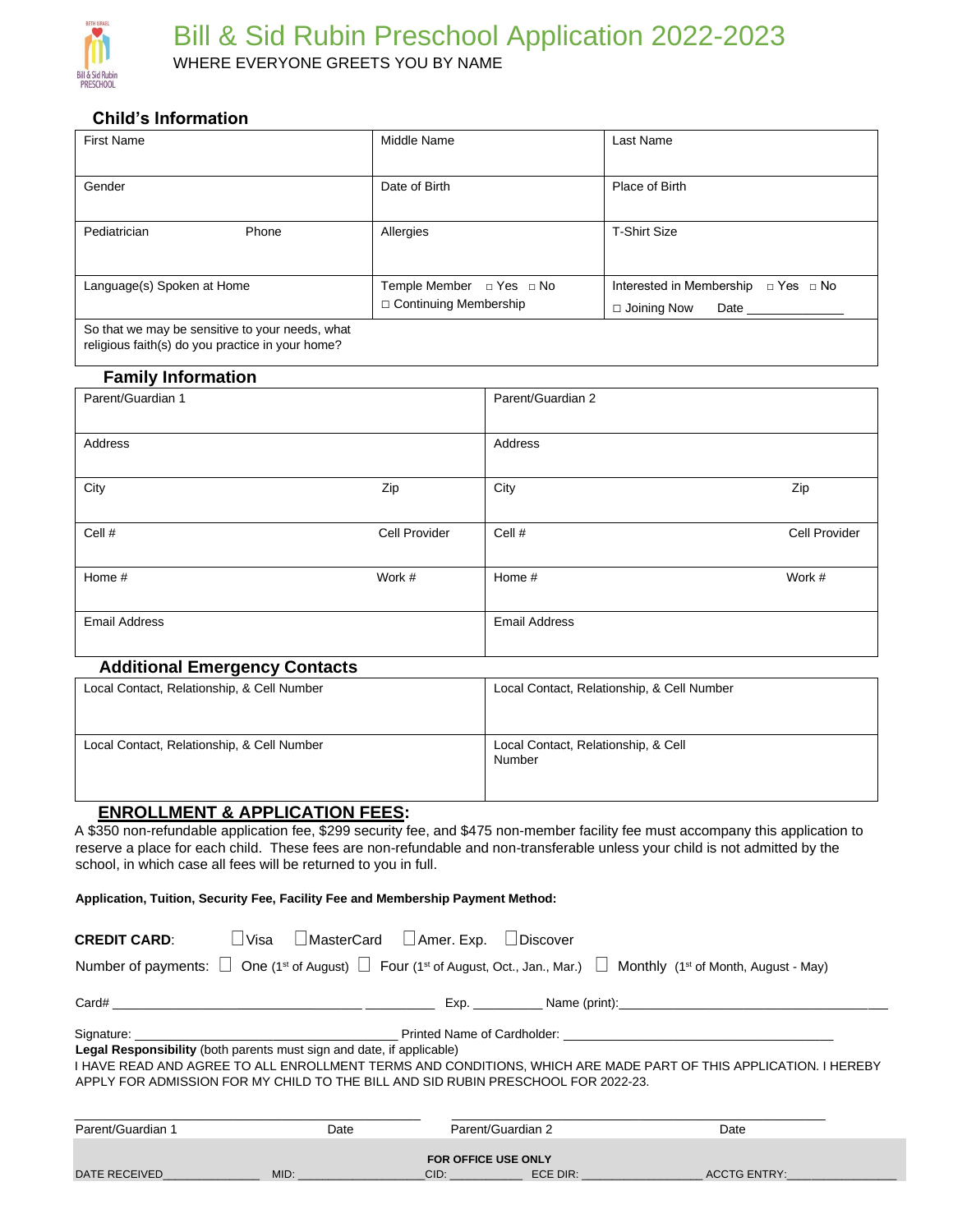| <b>MY</b><br><b>CHOICE</b>                                                              | <b>PROGRAM</b>                                                                                   | <b>OPTIONS</b><br>(select one) | <b>HOURS</b><br>(select one) | <b>MEMBER</b><br><b>TUITION</b> | <b>NON-MEMBER</b><br><b>TUITION</b> | <b>Office Use Only</b> |  |
|-----------------------------------------------------------------------------------------|--------------------------------------------------------------------------------------------------|--------------------------------|------------------------------|---------------------------------|-------------------------------------|------------------------|--|
| <b>INFANT TODDLER CENTER: MONTHLY TUITION: JULY 2022 - JUNE 2023</b>                    |                                                                                                  |                                |                              |                                 |                                     |                        |  |
| <b>INFANT/TODDLERS</b><br>$3$ months $-18$ months<br>$\Box$                             | 9:00am-1:00pm<br>$\square$ 5 Days<br>8:00am-4:00pm                                               | \$1,125                        | \$1,350                      |                                 |                                     |                        |  |
|                                                                                         |                                                                                                  |                                | \$1,925                      | \$2,100                         |                                     |                        |  |
|                                                                                         |                                                                                                  |                                | 7:30am-5:00pm                | \$2,350                         | \$2,550                             |                        |  |
|                                                                                         | <b>TODDLER OPTION</b>                                                                            | $\Box$ 5 Days                  | 9:00am-1:00pm                | \$1,125                         | \$1,350                             |                        |  |
| $\Box$                                                                                  | <b>Half Day</b>                                                                                  | $\Box$ 3 Days                  |                              | \$845                           | \$990                               |                        |  |
|                                                                                         | 18 months - 30 months                                                                            | □ 2 Days                       |                              | \$700                           | \$800                               |                        |  |
|                                                                                         | <b>TODDLER OPTION</b>                                                                            | $\Box$ 5 Days                  |                              | \$1,900                         | \$2,075                             |                        |  |
| $\Box$                                                                                  | <b>Full Day</b>                                                                                  | $\Box$ 3 Days                  | 8:00am-4:00pm                | \$1,200                         | \$1,300                             |                        |  |
|                                                                                         | 18 months - 30 months                                                                            | $\Box$ 2 Days                  |                              | \$915                           | \$1,025                             |                        |  |
|                                                                                         | <b>TODDLER OPTION</b>                                                                            | $\square$ 5 Days               |                              | \$2,270                         | \$2,400                             |                        |  |
| $\Box$                                                                                  | <b>Extended Day</b>                                                                              | $\Box$ 3 Days                  | 7:30am-5:00pm                | \$1,400                         | \$1,600                             |                        |  |
|                                                                                         | 18 months - 30 months                                                                            | $\square$ 2 Days               |                              | \$1,000                         | \$1,125                             |                        |  |
|                                                                                         | PRESCHOOL 2022 - 2023 SCHOOL YEAR TUITION: Sept. 6, 2022 - June 7, 2023: 9:00AM - 1:00PM         |                                |                              |                                 |                                     |                        |  |
|                                                                                         |                                                                                                  | $\square$ 5 Days               |                              | \$11,000                        | \$13,000                            |                        |  |
| $\Box$                                                                                  | 2, 3 & 4 Year-Old Preschool                                                                      | $\Box$ 3 Days                  | 9:00am-1:00pm                | \$8,900                         | \$10,550                            |                        |  |
|                                                                                         |                                                                                                  | $\square$ 2 Days               |                              | \$6,500                         | \$7,400                             |                        |  |
| $\Box$                                                                                  | Pre-Kindergarten                                                                                 | $\square$ 5 Days               | 9:00am-2:00pm                | \$13,350                        | \$15,500                            |                        |  |
|                                                                                         | PRESCHOOL 2022 - 2023 EXTENDED CARE: Full Day: Sept. 6, 2022 - June 7, 2023: 8:00AM - 4:00PM     |                                |                              |                                 |                                     |                        |  |
|                                                                                         |                                                                                                  | $\Box$ 5 Days                  | 8:00am-4:00pm                | \$18,300                        | \$20,800                            |                        |  |
| $\Box$                                                                                  | 2, 3 & 4 Year-Old Preschool<br>Pre-Kindergarten                                                  | $\Box$ 3 Days                  |                              | \$13,570                        | \$15,220                            |                        |  |
|                                                                                         |                                                                                                  | $\square$ 2 Days               |                              | \$9,680                         | \$12,340                            |                        |  |
|                                                                                         | PRESCHOOL 2022 - 2023 EXTENDED CARE: Extended Day: Sept. 6, 2022 - June 7, 2023: 7:30AM - 5:00PM |                                |                              |                                 |                                     |                        |  |
|                                                                                         |                                                                                                  | □ 5 Days                       |                              | \$21,900                        | \$24,400                            |                        |  |
|                                                                                         | 2, 3 & 4 Year-Old Preschool                                                                      | □ 3 Days                       | $7:30am - 5:00pm$            | \$15,760                        | \$17,560                            |                        |  |
| О                                                                                       | Pre-Kindergarten                                                                                 | $\Box$ 2 Days                  |                              | \$11,120                        | \$13,780                            |                        |  |
|                                                                                         |                                                                                                  |                                |                              |                                 |                                     |                        |  |
|                                                                                         | Application Fee All Families (non-refundable): Add \$350; Due Now                                |                                |                              |                                 |                                     |                        |  |
| Security Fee All Families: Add \$299; Due Now                                           |                                                                                                  |                                |                              |                                 |                                     |                        |  |
|                                                                                         |                                                                                                  |                                |                              |                                 |                                     |                        |  |
| Facility Fee Non-Member Families: Add \$475; Due Now                                    |                                                                                                  |                                |                              |                                 |                                     |                        |  |
| Beth Israel Membership Commitment: Suggested \$1200 (10 payments; Aug-May)              |                                                                                                  |                                |                              |                                 |                                     |                        |  |
| Payment in Full Paid by September 15th: Subtract \$500                                  |                                                                                                  |                                |                              |                                 |                                     |                        |  |
| Sibling Tuition Discount for 2 <sup>nd</sup> Child: \$500; 3 <sup>rd</sup> Child: \$600 |                                                                                                  |                                |                              |                                 |                                     |                        |  |
| <b>TOTAL:</b>                                                                           |                                                                                                  |                                |                              |                                 |                                     |                        |  |

**I have read and agree to all Enrollment Terms and Conditions, which are made part of this application. I have read and agree to all the School Policies and Obligations, which are a condition of this application. I hereby apply for admission for my child to the Bill and Sid Rubin Preschool for 2022-2023 school year.** 

\_\_\_\_\_\_\_\_\_\_\_\_\_\_\_\_\_\_\_\_\_\_\_\_\_\_\_\_\_\_\_\_\_\_\_\_\_\_\_\_\_\_\_\_\_\_\_\_\_\_ \_\_\_\_\_\_\_\_\_\_\_\_\_\_\_\_\_\_\_\_\_\_\_\_\_\_\_\_\_\_\_\_\_\_\_\_\_\_\_\_\_\_\_\_\_\_ \_\_\_\_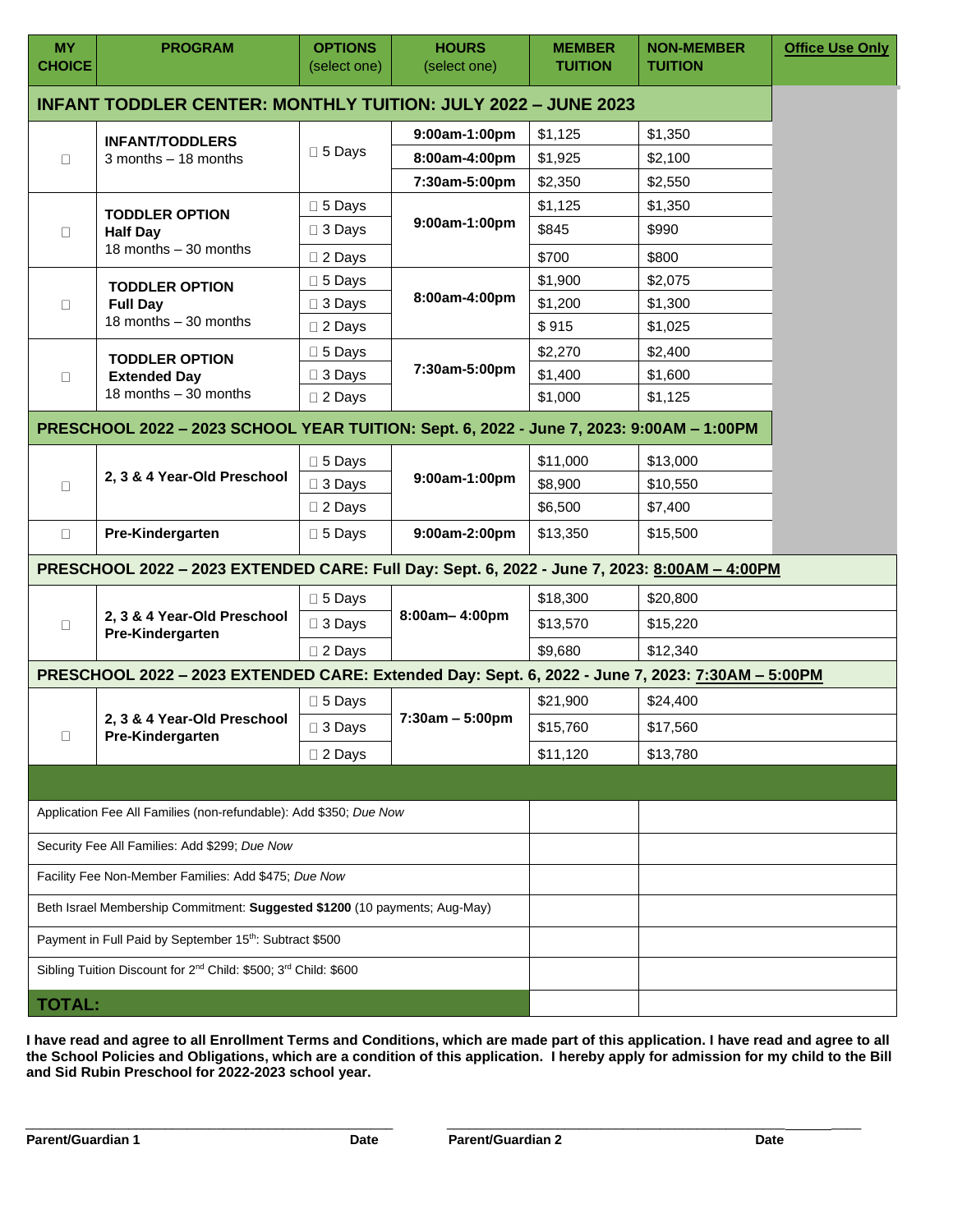

**Bill & Sid Rubin Preschool Application 2022-2023** 

## **Enrollment Terms and Conditions**

To be considered for enrollment for the 2022-2023 school year, the attached Application must be completed, signed and submitted with non-refundable, non-transferable fees. The Application must be signed by both parents/guardians. When payment is being made by anyone other than a parent/guardian, the signature of the financially responsible person and his/her relationship to the parents/guardians must also be provided in the requisite places on the Application. Beth Israel's policy requires all financial obligations to Beth Israel and its school programs be current before a child's enrollment is processed.

#### **APPLICATION PRIORITIES**

Priority for enrollment will be in the following order:

- 1. Returning Preschool families who are current with all financial obligations to Beth Israel and its school programs
- 2. Beth Israel members in good standing
- 3. Non-member, newly enrolling families

#### TUITION FEE PAYMENT OPTIONS

The Bill & Sid Rubin Preschool ("Preschool") offers three payment options to help you budget program fee expenses while providing the Preschool with financial stability. Your signature on the Enrollment Application designating your choice of program and payment option and the signature of the persons responsible for payment constitute a legal obligation to pay the Preschool. Plan B: 4-payment option will be charged automatically 8/01/22, 11/01/22, 1/01/23, and 3/01/23.

Plan C: Monthly payment option will be charged automatically on the 1<sup>st</sup> of each month beginning  $8/01/22$ .

#### **ADDITIONAL CHARGES AND FEES**

Additional fees such as lunch, enrichment and billable extended care will be billed separately. They are not included in program fee rates. Hourly childcare and enrichment fees must be paid prior to first use.

#### **LATE ENROLLMENT**

If you enroll your child after September 1, 2022, it will be your obligation to make all necessary payments to keep on time with the payment option you select, being mindful that all final payments are due by May 1, 2023.

#### **MEDICAL, INSURANCE AND EMERGENCY INFORMATION**

All medical, insurance, emergency information and all other documents and forms required by the State of California and the Preschool need to be given to the school office prior to the first day of school.

#### **CONDUCT AND BEHAVIOR**

The administration has the right to withdraw a child if appropriate conduct and behavior in the classroom and playground is found to be detrimental to the well-being of fellow students and faculty. If it is determined, through ongoing observation and evaluation by administration and faculty, that the child's developmental needs cannot be met, all program fees that are due and payable will be pro-rated and re-billed to the withdrawal date.

#### **PHOTOGRAPHY**

It is the practice of the Preschool to use photographs of students involved in school activities in its publications and in other selected media for the purpose of promoting the Preschool. Children's names are never used when appearing in publicity items.

*The Preschool does not discriminate on the basis of sex, race, color, religion, national or ethnic origin.*